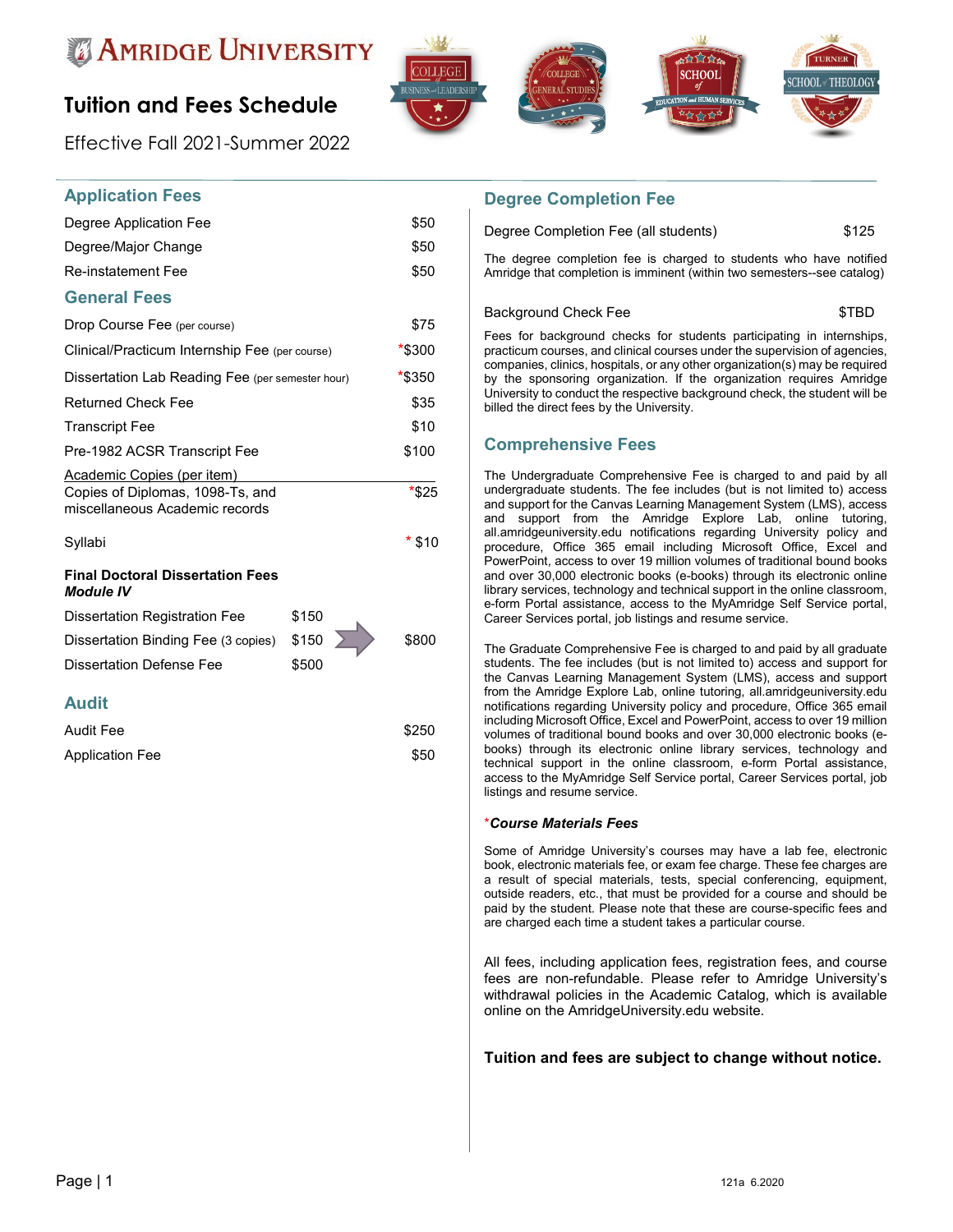# **Tuition and Fees Schedule**

Effective Fall 2021-Summer 2022

## **First-Time Freshman**

Students in good academic standing who maintain continuous enrollment are guaranteed these rates through graduation. **Undergraduate courses are 4 semester hours each.**

| <b>Full-time and Part-Time Rate</b> |                    |
|-------------------------------------|--------------------|
| Academic Credit (per semester hour) | \$250              |
| <b>Part-time Rate</b>               |                    |
| Academic Credit (per semester hour) | \$330              |
| <b>Fees</b>                         |                    |
| Comprehensive Fee                   | \$475 per semester |
| <b>Additional Fees</b>              |                    |
| Textbook estimate                   | \$150 per course   |
|                                     |                    |

In order to keep the First-Time Freshman rate, a student must meet the following conditions:

- Maintain a cumulative grade point average of 2.0 or higher;
- Must not make a grade of F in any course taken;
- Must not drop a course within the semester; and,
- Must not withdraw from the university within the semester.

## **Undergraduate – AA Degree Programs**

### **Undergraduate Courses are 4 semester hours each.**

| <b>Full-time Rate</b>                                               |                    |
|---------------------------------------------------------------------|--------------------|
| Academic Credit (per semester hour)                                 | \$300              |
| <b>Part-time Rate</b>                                               |                    |
| Academic Credit (per semester hour)                                 | \$330              |
| <b>Fees</b>                                                         |                    |
| Comprehensive Fee                                                   | \$475 per semester |
| <b>Additional Fees</b>                                              |                    |
| Textbook estimate                                                   | \$150 per course   |
| Undergraduate AA Degree students must meet the following condition: |                    |
| Must reach all Administration requirements                          |                    |

• Must meet all Admissions requirements.

• Must be a first-time student at Amridge University with prior transfer credit.

## **Undergraduate – Transfer and Returning Students**

**Undergraduate courses are 4 semester hours each.**

| <b>Full-time Rate</b>               |                    |
|-------------------------------------|--------------------|
| Academic Credit (per semester hour) | \$375              |
| <b>Part-time Rate</b>               |                    |
| Academic Credit (per semester hour) | \$430              |
| <b>Fees</b>                         |                    |
| Comprehensive Fee                   | \$475 per semester |
| <b>Additional Fees</b>              |                    |
| Textbook estimate                   | \$150 per course   |
|                                     |                    |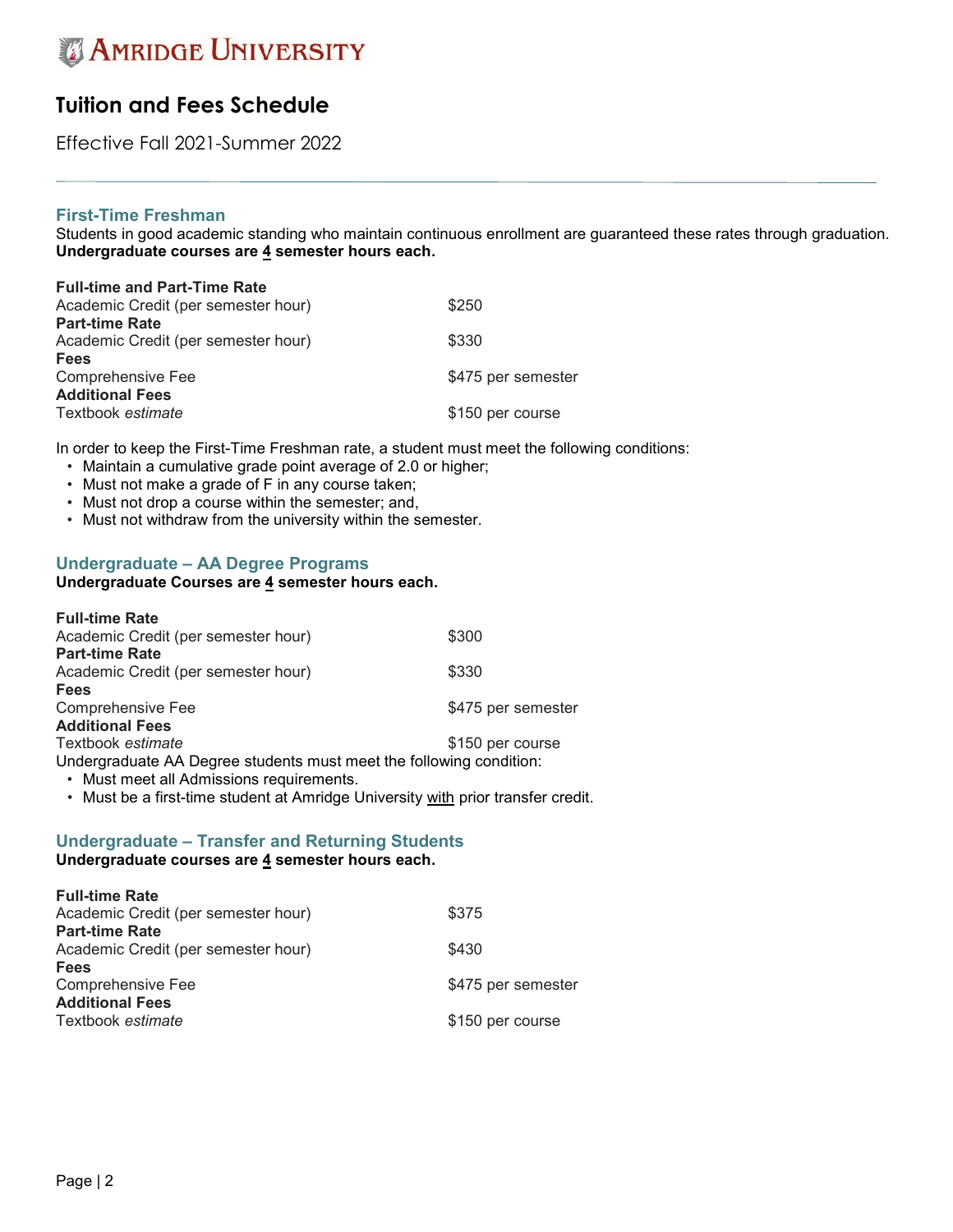# **Tuition and Fees Schedule**

Effective Fall 2021-Summer 2022

# **First Responders**

| Undergraduate                       |                  |
|-------------------------------------|------------------|
| <b>Full-time/Part-Time Rate</b>     |                  |
| Academic Credit (per semester hour) | \$250            |
| <b>Additional Fees</b>              |                  |
| Textbook estimate                   | \$150 per course |
| Graduate                            |                  |
| <b>Full-time/Part-Time Rate</b>     |                  |
| Academic Credit (per semester hour) | \$350            |
| <b>Additional Fees</b>              |                  |
| Textbook estimate                   | \$200 per course |
| Requirements:                       |                  |
|                                     |                  |

• Recipient must send a letter of employment each Academic Year.

# **Graduate – College of Business and Leadership**

| Rates apply to the following Degree Program<br>Master of Science in Leadership and Management<br>$\bullet$ |                    |
|------------------------------------------------------------------------------------------------------------|--------------------|
| Graduate courses are 5 semester hours each                                                                 |                    |
| <b>Full-time Rate</b><br>Academic Credit (per semester hour)                                               | \$650              |
| <b>Part-time Rate</b>                                                                                      |                    |
| Academic Credit (per semester hour)                                                                        | \$750              |
| <b>Fees</b>                                                                                                |                    |
| Comprehensive Fee                                                                                          | \$675 per semester |
| <b>Additional Fees</b>                                                                                     |                    |
| Textbook estimate                                                                                          | \$200 per course   |

#### **Graduate – School of Education and Human Services Rates apply to the following Degree Programs**

| Rates apply to the following Degree Programs                         |                                                                |
|----------------------------------------------------------------------|----------------------------------------------------------------|
| Master of Arts in Marriage and Family Therapy                        | Master of Divinity in Marriage and Family Therapy<br>$\bullet$ |
| Master of Arts in Professional Counseling<br>$\bullet$               | Master of Divinity in Professional Counseling                  |
| Master of Science in Human Services<br>$\bullet$                     |                                                                |
| Graduate courses are 3 semester hours each.<br><b>Full-time Rate</b> |                                                                |
| Academic Credit (per semester hour)                                  | \$650                                                          |
| <b>Part-time Rate</b>                                                |                                                                |
| Academic Credit (per semester hour)                                  | \$750                                                          |
| <b>Fees</b>                                                          |                                                                |
| Comprehensive Fee                                                    | \$675 per semester                                             |
| <b>Additional Fees</b>                                               |                                                                |
| Textbook estimate                                                    | \$200 per course                                               |
|                                                                      |                                                                |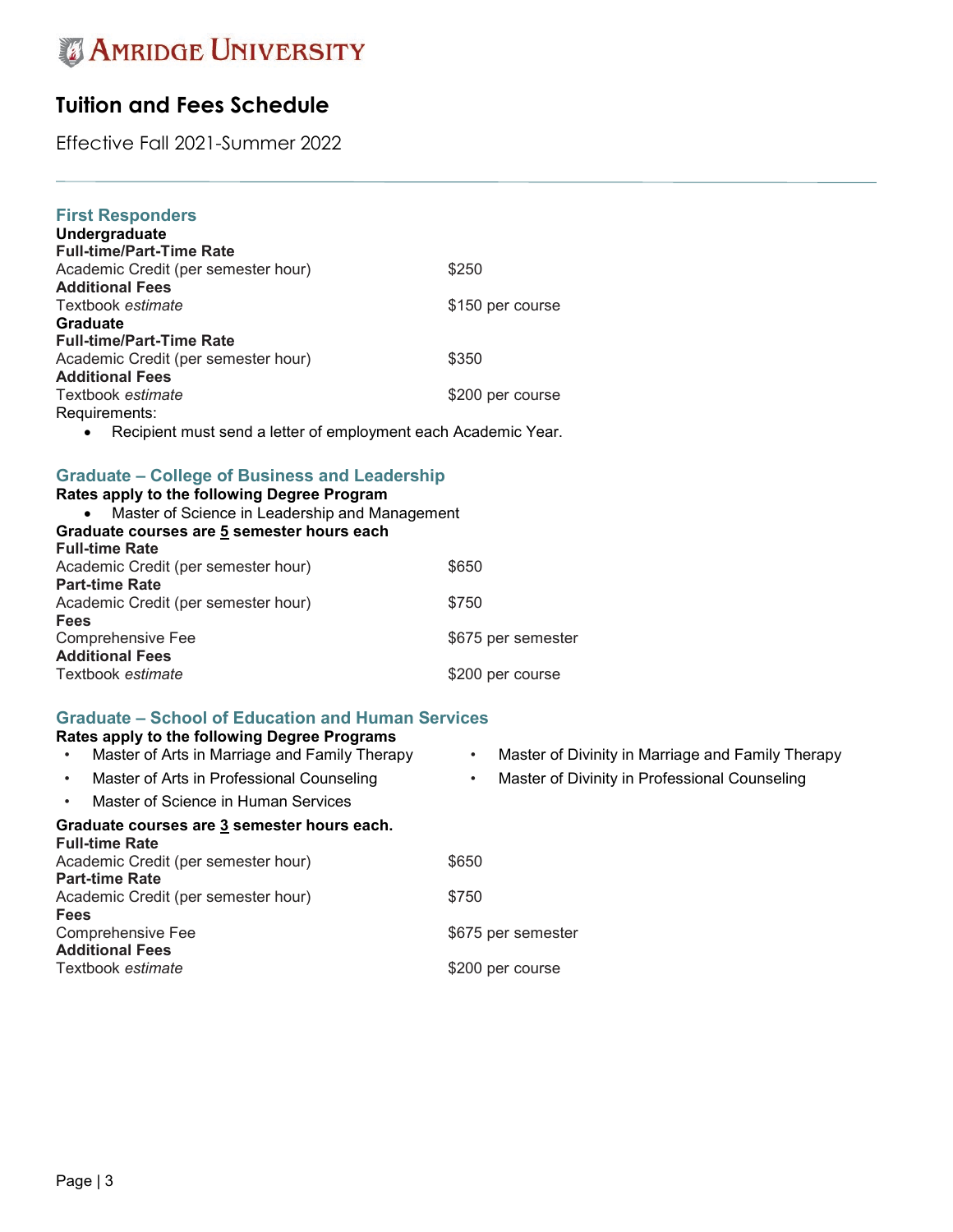# **Tuition and Fees Schedule**

Effective Fall 2021-Summer 2022

| <b>Graduate - College of Business and Leadership</b><br>Rates apply to the following Degree Program<br>Master of Business Administration (MBA)<br>Graduate courses are 3 semester hours each<br><b>Full-time Rate</b>                                                                  |                                                                                                                                                                        |
|----------------------------------------------------------------------------------------------------------------------------------------------------------------------------------------------------------------------------------------------------------------------------------------|------------------------------------------------------------------------------------------------------------------------------------------------------------------------|
| Academic Credit (per semester hour)                                                                                                                                                                                                                                                    | \$600                                                                                                                                                                  |
| <b>Part-time Rate</b>                                                                                                                                                                                                                                                                  |                                                                                                                                                                        |
| Academic Credit (per semester hour)                                                                                                                                                                                                                                                    | \$725                                                                                                                                                                  |
| Fees                                                                                                                                                                                                                                                                                   |                                                                                                                                                                        |
| Comprehensive Fee<br><b>Additional Fees</b>                                                                                                                                                                                                                                            | \$675 per semester                                                                                                                                                     |
| Textbook estimate                                                                                                                                                                                                                                                                      | \$200 per course                                                                                                                                                       |
| <b>Graduate – Turner School of Theology</b><br>Rates apply to the following Degree Programs<br>Master of Arts in New Testament Studies<br>Master of Arts in Christian Education<br>Master of Science in Christian Ministry<br>Master of Science in Ministerial Leadership<br>$\bullet$ | Master of Science in Old Testament Studies<br>$\bullet$<br>Master of Divinity (Divinity)<br>$\bullet$ .<br>Master of Divinity in Ministerial Leadership<br>$\bullet$ . |
| Graduate courses are 3 semester hours each.<br><b>Full-time Rate</b><br>Academic Credit (per semester hour)<br><b>Part-time Rate</b><br>Academic Credit (per semester hour)<br><b>Fees</b><br>Comprehensive Fee                                                                        | \$480<br>\$535<br>\$675 per semester                                                                                                                                   |
| <b>Additional Fees</b><br>Textbook estimate                                                                                                                                                                                                                                            | \$200 per course                                                                                                                                                       |

### **Doctor of Philosophy – College of Business and Leadership; Turner School of Theology; School of Education and Human Services**

# **Rates apply to the following Degree Programs**

• Doctor of Philosophy in Interdisciplinary Studies

• Doctor of Philosophy in Organizational Leadership and Management

#### **Doctoral courses are 3 semester hours each. Full-time Rate**

| <b>Full-time Rate</b>               |                    |
|-------------------------------------|--------------------|
| Academic Credit (per semester hour) | \$675              |
| <b>Part-time Rate</b>               |                    |
| Academic Credit (per semester hour) | \$760              |
| <b>Fees</b>                         |                    |
| <b>Comprehensive Fee</b>            | \$675 per semester |
| <b>Additional Fees</b>              |                    |
| Textbook <i>estimate</i>            | \$200 per course   |
|                                     |                    |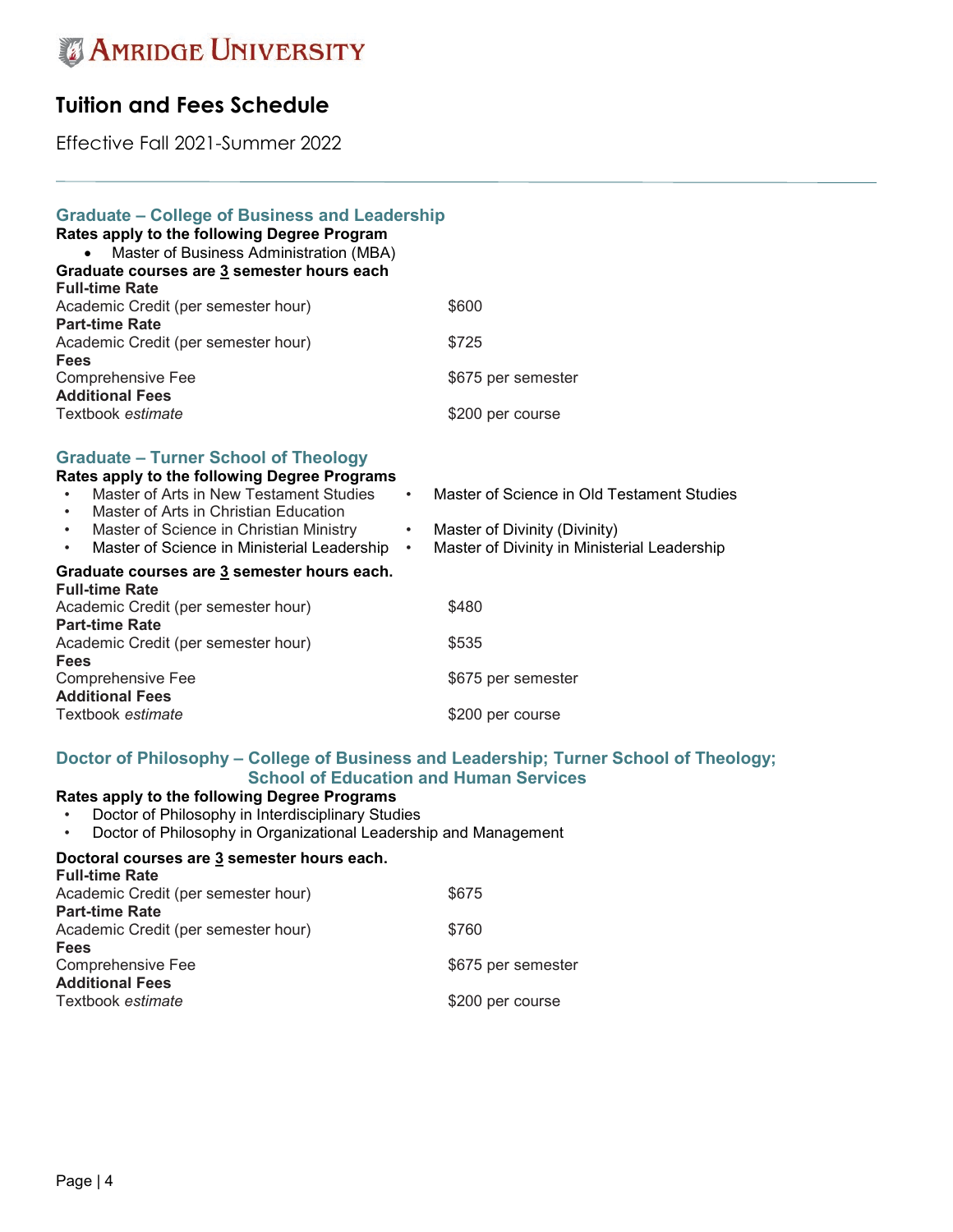# **Tuition and Fees Schedule**

Effective Fall 2021-Summer 2022

# **Doctor of Ministry – School of Education and Human Services**

- **Rates apply to the following Degree Programs**
- Doctor of Ministry in Family Therapy I
- Doctor of Ministry in Family Therapy II

# **Doctor of Ministry – Turner School of Theology**

- **Rates apply to the following Degree Program**
- Doctor of Ministry in Ministry

### **Doctoral courses are 3 semester hours each.**

| <b>Full-time</b>                    |                    |
|-------------------------------------|--------------------|
| Academic Credit (per semester hour) | \$500              |
| <b>Part-time Rate</b>               |                    |
| Academic Credit (per semester hour) | \$575              |
| <b>Fees</b>                         |                    |
| Comprehensive Fee                   | \$675 per semester |
| <b>Additional Fees</b>              |                    |
| Textbook estimate                   | \$200 per course   |
|                                     |                    |

## **Doctor of Philosophy – School of Education and Human Services**

#### **Rates apply to the following Degree Programs**

- Doctor of Philosophy in Marriage and Family Therapy
- Doctor of Philosophy in Professional Counseling

```
Doctoral courses are 3 semester hours each.
Full-time Rate
```

| Academic Credit (per semester hour) | \$780              |
|-------------------------------------|--------------------|
| <b>Part-time Rate</b>               |                    |
| Academic Credit (per semester hour) | \$875              |
| <b>Fees</b>                         |                    |
| Comprehensive Fee                   | \$675 per semester |
| <b>Additional Fees</b>              |                    |
| Textbook estimate                   | \$200 per course   |
|                                     |                    |